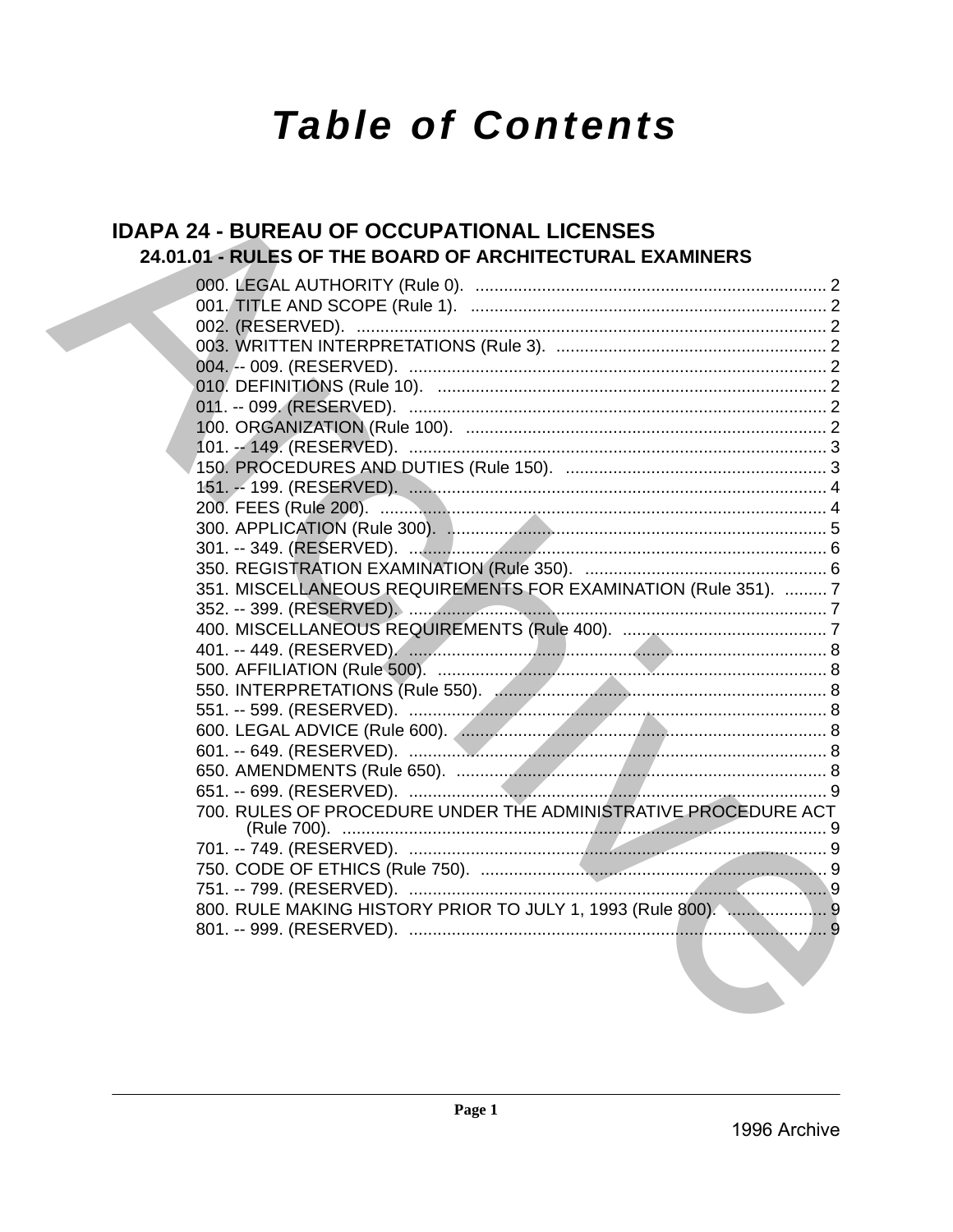### **IDAPA 24 TITLE 01 Chapter 01**

# **IDAPA 24 - BUREAU OF OCCUPATIONAL LICENSES 24.01.01 - RULES OF THE BOARD OF ARCHITECTURAL EXAMINERS**

### <span id="page-1-2"></span><span id="page-1-1"></span>**000. LEGAL AUTHORITY (Rule 0).**

These rules are hereby prescribed and established pursuant to the authority vested in the Board of Architectural Examiners by the provisions of Section 54-312, Idaho Code. (7-1-93)

### <span id="page-1-3"></span>**001. TITLE AND SCOPE (Rule 1).**

These rules shall be cited as IDAPA 24, Title 01, Chapter 01, "Rules of the Board of Architectural Examiners."

(7-1-93)

### <span id="page-1-4"></span>**002. (RESERVED).**

### <span id="page-1-5"></span>**003. WRITTEN INTERPRETATIONS (Rule 3).**

The board may have written statements which pertain to the interpretation of the rules of this chapter. Such interpretations, if any, are available for public inspection and copying at cost in the main office of the Bureau of Occupational Licenses.

### <span id="page-1-6"></span>**004. -- 009. (RESERVED).**

### <span id="page-1-7"></span>**010. DEFINITIONS (Rule 10).**

01. Board. The Board of Architectural Examiners as prescribed in Section 54-312, Idaho Code.

(7-1-93)

### <span id="page-1-8"></span>**011. -- 099. (RESERVED).**

### <span id="page-1-9"></span>**100. ORGANIZATION (Rule 100).**

01. Board Name. In accordance with Idaho Statutes, the name of this Board shall be the State Board of Architectural Examiners, hereafter called the Board. Whenever reference is made to Law, the same shall refer to the Laws of the State of Idaho. (7-1-93) Laws of the State of Idaho.

02. Board Members. The member of this Board shall be six architects, residents of Idaho who have y appointed to the Board. (7-1-93) been duly appointed to the Board.

03. Organization of the Board. At the last meeting of each year, the Board shall organize and elect from its members a Chairman, Vice Chairman, and Secretary who shall assume the duties of their respective offices immediately upon such selection. (7-1-93)

04. Board Members and Duties. (7-1-93)

a. Chairman. The Chairman shall be a voting member of the Board, and when present preside at all meetings, appoint with the consent of the Board, all committees, and shall otherwise perform all duties pertaining to the office of Chairman. The Chairman shall be an ex-officio member of all committees. (7-1-93) the office of Chairman. The Chairman shall be an ex-officio member of all committees.

b. Vice Chairman. The Vice Chairman shall, in the absence or incapacity of the Chairman exercise the duties and possess all the powers of the Chairman.

<span id="page-1-0"></span>c. Secretary. The Secretary of the Board shall keep an accurate record of the proceedings at the meetings of the Board, he shall cause a copy of the minutes of the previous meeting to be sent to all members of the Board at least fifteen (15) days prior to the next regular meeting of the Board, he shall receive correspondence directed to the Board, and he shall cause answers to be written in behalf of the Board. (7-1-93) directed to the Board, and he shall cause answers to be written in behalf of the Board. **24.01.01 FIRAL ALTERNATIONS IDENTIFY (Righ)**<br>**24.01.01 FRIUES DE THE BOARD OF ARCHITECTURAL LEXAMINERS**<br>
THE **EXAMINERS**<br>
THE **EXAMINENT CONTINUITY (Right)** (Righ)<br> **EXAMINENT CONTINUES** (TO THE **EXAMINENT CONTINUES** (TO

d. Executive Secretary. The Chief of the Bureau of Occupational Licenses shall be the acting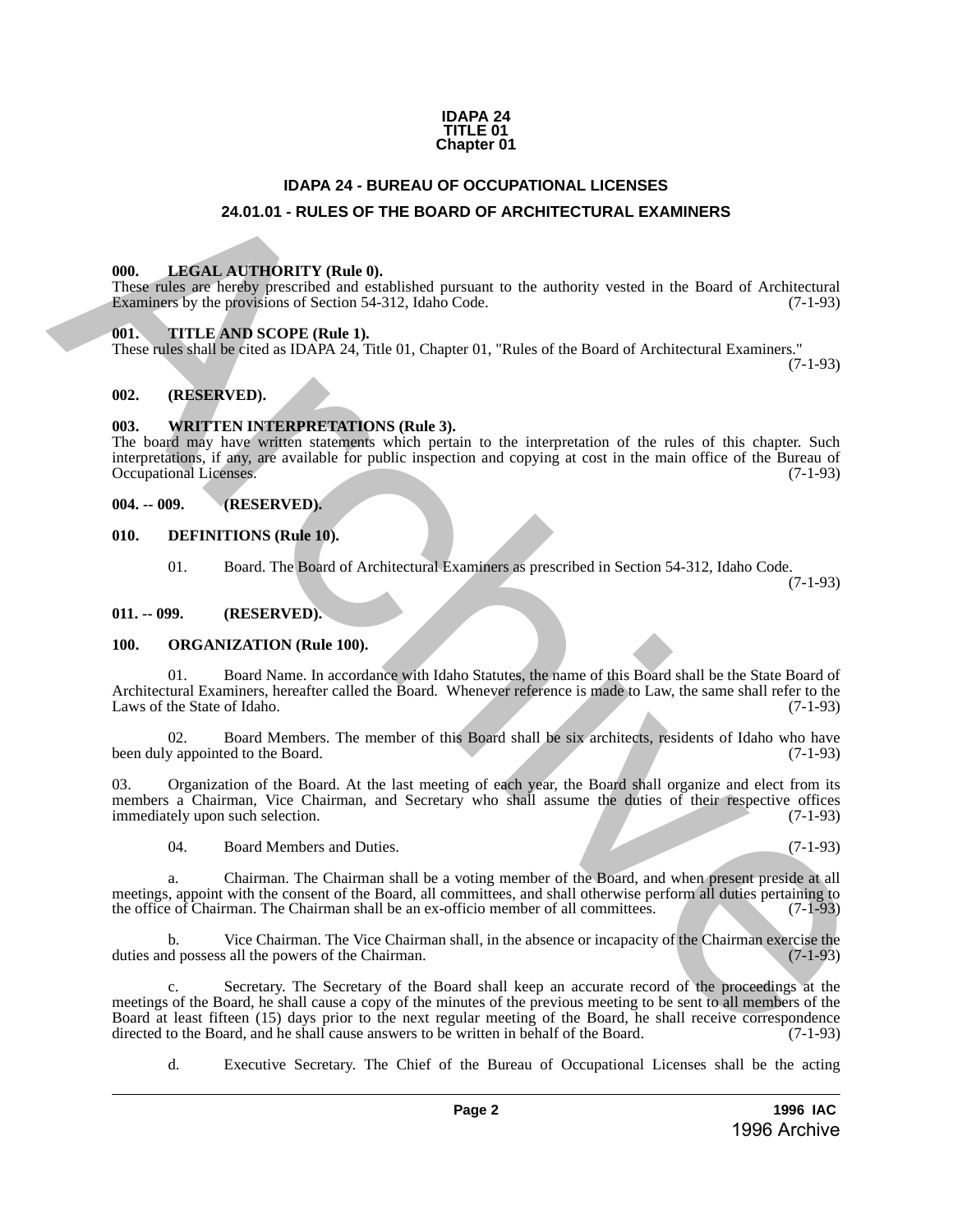### *IDAHO ADMINISTRATIVE CODE IDAPA 24.01.01 Bureau of Occupational Licenses*

# <span id="page-2-0"></span>**101. -- 149. (RESERVED).**

# <span id="page-2-1"></span>**150. PROCEDURES AND DUTIES (Rule 150).**

| Executive Secretary of the Board and all records of the Board shall be in the charge of the Executive Secretary. The<br>office of the Executive Secretary shall provide such clerical assistance as may be required by the Board. He shall be<br>an advisor to the Board, without membership status. |                                                                                                                                                                                                                                                                                                                                                                                                                                                                          | $(7-1-93)$ |
|------------------------------------------------------------------------------------------------------------------------------------------------------------------------------------------------------------------------------------------------------------------------------------------------------|--------------------------------------------------------------------------------------------------------------------------------------------------------------------------------------------------------------------------------------------------------------------------------------------------------------------------------------------------------------------------------------------------------------------------------------------------------------------------|------------|
| $101. - 149.$                                                                                                                                                                                                                                                                                        | (RESERVED).                                                                                                                                                                                                                                                                                                                                                                                                                                                              |            |
| 150.                                                                                                                                                                                                                                                                                                 | PROCEDURES AND DUTIES (Rule 150).                                                                                                                                                                                                                                                                                                                                                                                                                                        |            |
| 01.<br>thereof.                                                                                                                                                                                                                                                                                      | Meetings. The Board shall meet at least four times annually at such places as designated by the<br>Board or the Chairman of the Board. A meeting shall be held at least thirty (30) days prior to the first day of each<br>scheduled examination, and a meeting shall be held within ninety (90) days following the last day of each scheduled<br>examination. Special meetings shall be held at the call of the Chairman, and all members shall be notified in writing, | $(7-1-93)$ |
| 02.                                                                                                                                                                                                                                                                                                  | Business.                                                                                                                                                                                                                                                                                                                                                                                                                                                                | $(7-1-93)$ |
| follows but not limited to:                                                                                                                                                                                                                                                                          | Order of Business. At each regular or special meeting of the Board, the order of business shall be as                                                                                                                                                                                                                                                                                                                                                                    | $(7-1-93)$ |
| i.                                                                                                                                                                                                                                                                                                   | Reading and approval of the minutes of the previous meeting.                                                                                                                                                                                                                                                                                                                                                                                                             | $(7-1-93)$ |
| ii.                                                                                                                                                                                                                                                                                                  | Report of committees.                                                                                                                                                                                                                                                                                                                                                                                                                                                    | $(7-1-93)$ |
| iii.                                                                                                                                                                                                                                                                                                 | Reading of correspondence and report of other communications.                                                                                                                                                                                                                                                                                                                                                                                                            | $(7-1-93)$ |
| iv.                                                                                                                                                                                                                                                                                                  | Consideration of application for licensure.                                                                                                                                                                                                                                                                                                                                                                                                                              | $(7-1-93)$ |
| V.                                                                                                                                                                                                                                                                                                   | Financial business.                                                                                                                                                                                                                                                                                                                                                                                                                                                      | $(7-1-93)$ |
| vi.                                                                                                                                                                                                                                                                                                  | Unfinished business.                                                                                                                                                                                                                                                                                                                                                                                                                                                     | $(7-1-93)$ |
| vii.                                                                                                                                                                                                                                                                                                 | New business.                                                                                                                                                                                                                                                                                                                                                                                                                                                            | $(7-1-93)$ |
| viii.                                                                                                                                                                                                                                                                                                | Adjournment.                                                                                                                                                                                                                                                                                                                                                                                                                                                             | $(7-1-93)$ |
| b.                                                                                                                                                                                                                                                                                                   | Voting. A quorum shall be four Board members. A majority vote of Board members the quorum<br>present shall be considered the action of the Board as a whole. Any motion before the Board shall fail on a tie vote.                                                                                                                                                                                                                                                       | $(7-1-93)$ |
| 03.<br>limited to the following:                                                                                                                                                                                                                                                                     | Duties of the Board. The duties of the Board shall be to administer the laws governing the practice<br>of Architecture in the state of Idaho. The Board shall transact all business legally coming before it including but not                                                                                                                                                                                                                                           | $(7-1-93)$ |
| a.                                                                                                                                                                                                                                                                                                   | Review fees for examination for licensure and establish changes in fees as necessary.                                                                                                                                                                                                                                                                                                                                                                                    | $(7-1-93)$ |
| b.                                                                                                                                                                                                                                                                                                   | Establish application procedures for examinations and licensing.                                                                                                                                                                                                                                                                                                                                                                                                         | $(7-1-93)$ |
| c.<br>practice of Architecture.                                                                                                                                                                                                                                                                      | Ascertain the qualifications of applicants to take the examination or examinations leading to the                                                                                                                                                                                                                                                                                                                                                                        | $(7-1-93)$ |
| d.                                                                                                                                                                                                                                                                                                   | Conduct examinations to ascertain the qualifications of applicants to practice Architecture.                                                                                                                                                                                                                                                                                                                                                                             | $(7-1-93)$ |
| e.                                                                                                                                                                                                                                                                                                   | Prescribe rules for a fair and impartial method of examination.                                                                                                                                                                                                                                                                                                                                                                                                          | $(7-1-93)$ |
|                                                                                                                                                                                                                                                                                                      |                                                                                                                                                                                                                                                                                                                                                                                                                                                                          |            |

f. Recommend issuance of a license to practice Architecture to those applicants qualifying by examination and otherwise meeting the standards of training and character established by Board rules or by law.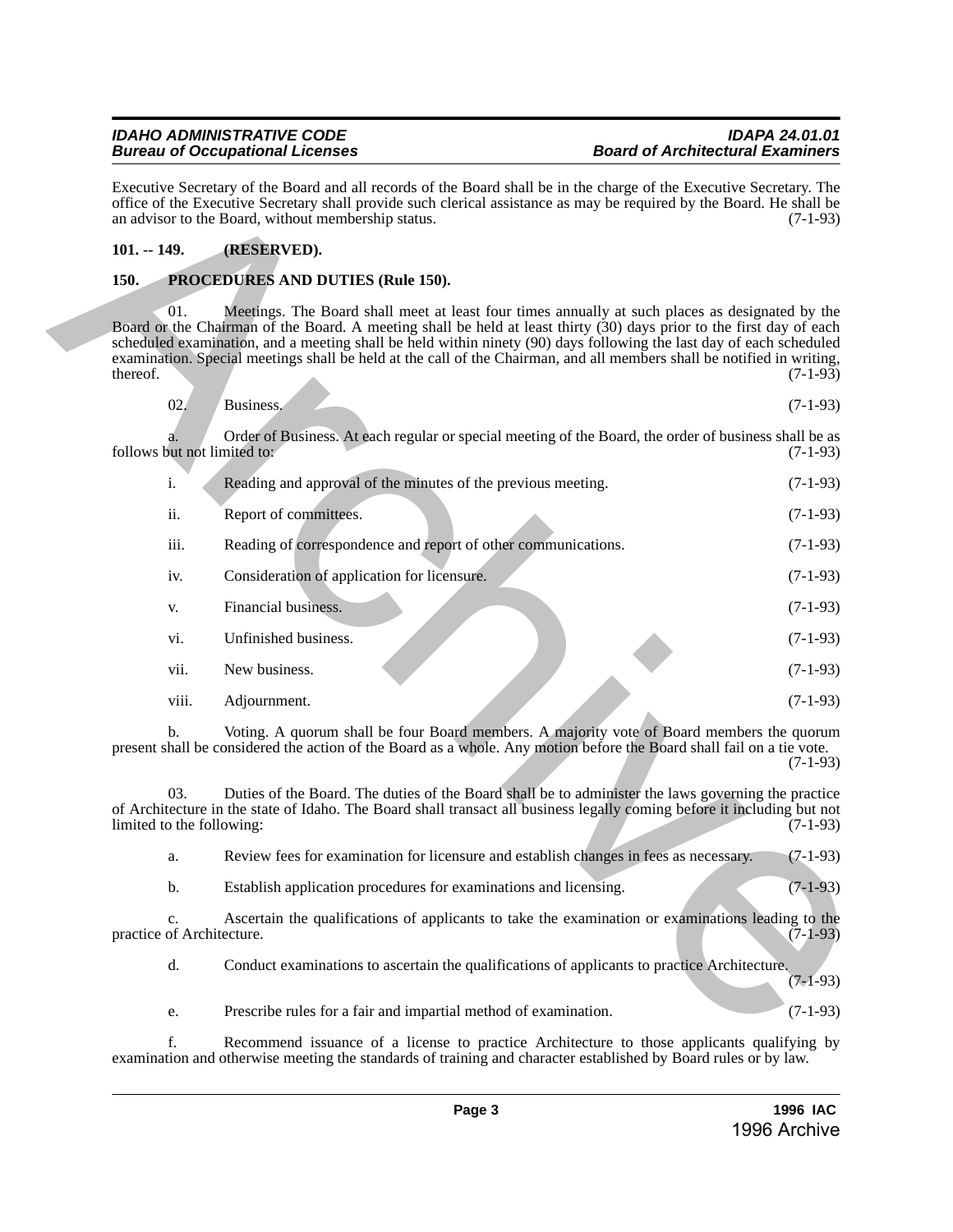<span id="page-3-1"></span><span id="page-3-0"></span>

|                        |                |                                                                                                                                                                                                                       | $(7-1-93)$ |
|------------------------|----------------|-----------------------------------------------------------------------------------------------------------------------------------------------------------------------------------------------------------------------|------------|
| necessary.             | g.             | Review alleged violations of the laws relating to the practice of Architecture and take action as is                                                                                                                  | $(7-1-93)$ |
| practice Architecture. | h.             | Conduct hearings to revoke, temporarily suspend, restrict, or refuse to renew licenses of persons<br>exercising the practice of Architecture and revoke, temporarily suspend, restrict or refuse to renew licenses to | $(7-1-93)$ |
|                        | 1.             | To formulate rules and Board policy.                                                                                                                                                                                  | $(7-1-93)$ |
| $151. - 199.$          |                | (RESERVED).                                                                                                                                                                                                           |            |
| 200.                   |                | FEES (Rule 200).                                                                                                                                                                                                      |            |
|                        |                | Fees for Examinations and Licensure.                                                                                                                                                                                  | $(7-1-93)$ |
|                        | 01.            | Fees For Examination. Fees for examination are established as follows:                                                                                                                                                | $(7-1-93)$ |
|                        | a.             | All Divisions of the A.R.E - Five hundred dollars (\$500).                                                                                                                                                            | $(7-1-93)$ |
|                        | b.             | Division A - Pre-Design - Fifty-two dollars (\$52).                                                                                                                                                                   | $(7-1-93)$ |
|                        | c.             | Division B - Site Design - One hundred eighteen dollars (\$118).                                                                                                                                                      | $(7-1-93)$ |
|                        | d.             | Division C - Building Design - One hundred forty-five dollars (\$145).                                                                                                                                                | $(7-1-93)$ |
|                        | e.             | Division D/F - Structural - General - Long Span - Forty-five dollars (\$45).                                                                                                                                          | $(7-1-93)$ |
|                        | f.             | Division E - Structural - Lateral Forces - Twenty-five dollars (\$25).                                                                                                                                                | $(7-1-93)$ |
|                        | g.             | Division G - Mechanical, Plumbing, Electrical and Life Safety Systems - Fifty-two dollars (\$52).                                                                                                                     | $(7-1-93)$ |
|                        | h.             | Division H - Materials and Methods - Fifty-two dollars (\$52).                                                                                                                                                        | $(7-1-93)$ |
|                        | $\mathbf{i}$ . | Division I - Construction Documents and Services - Fifty-two dollars (\$52).                                                                                                                                          | $(7-1-93)$ |
|                        | j.             | Request to have answer sheet handscored - Ten dollars (\$10).                                                                                                                                                         | $(7-1-93)$ |
|                        | k.             | Proctor Fee - non Idaho applicant - Fifty dollars (\$50).                                                                                                                                                             | $(7-1-93)$ |
| dollars $(\$500)$ .    | 02.            | Maximum Fee. When a candidate takes fewer than nine (9) divisions and the combination of fees<br>for the parts to be taken exceeds the maximum, a candidate will be charged only the maximum for five hundred         | $(7-1-93)$ |
|                        | 03.            | Annual Renewal Fee. Annual renewal fee - Seventy-five dollars (\$75).                                                                                                                                                 | $(7-1-93)$ |
|                        | 04.            | Endorsement Fee. Endorsement Fee - One hundred fifty dollars (\$150).                                                                                                                                                 | $(7-1-93)$ |
|                        | 05.            | Reinstatement Fees. Reinstatement fees are as provided in Section 67-2614, Idaho Code. The<br>Bureau shall not renew expired licenses without the written approval of the license holder involved.                    | $(7-1-93)$ |
| changes in cost.       | 06.            | Board Shall Annually Review Costs. The Board shall annually review the cost of examination,<br>administrative cost, and other coat to ascertain the financial sufficiency of the Board and take action relevant to    | $(7-1-93)$ |

07. Refund of Fees. No refund of fees shall be made to any person who has paid such fees for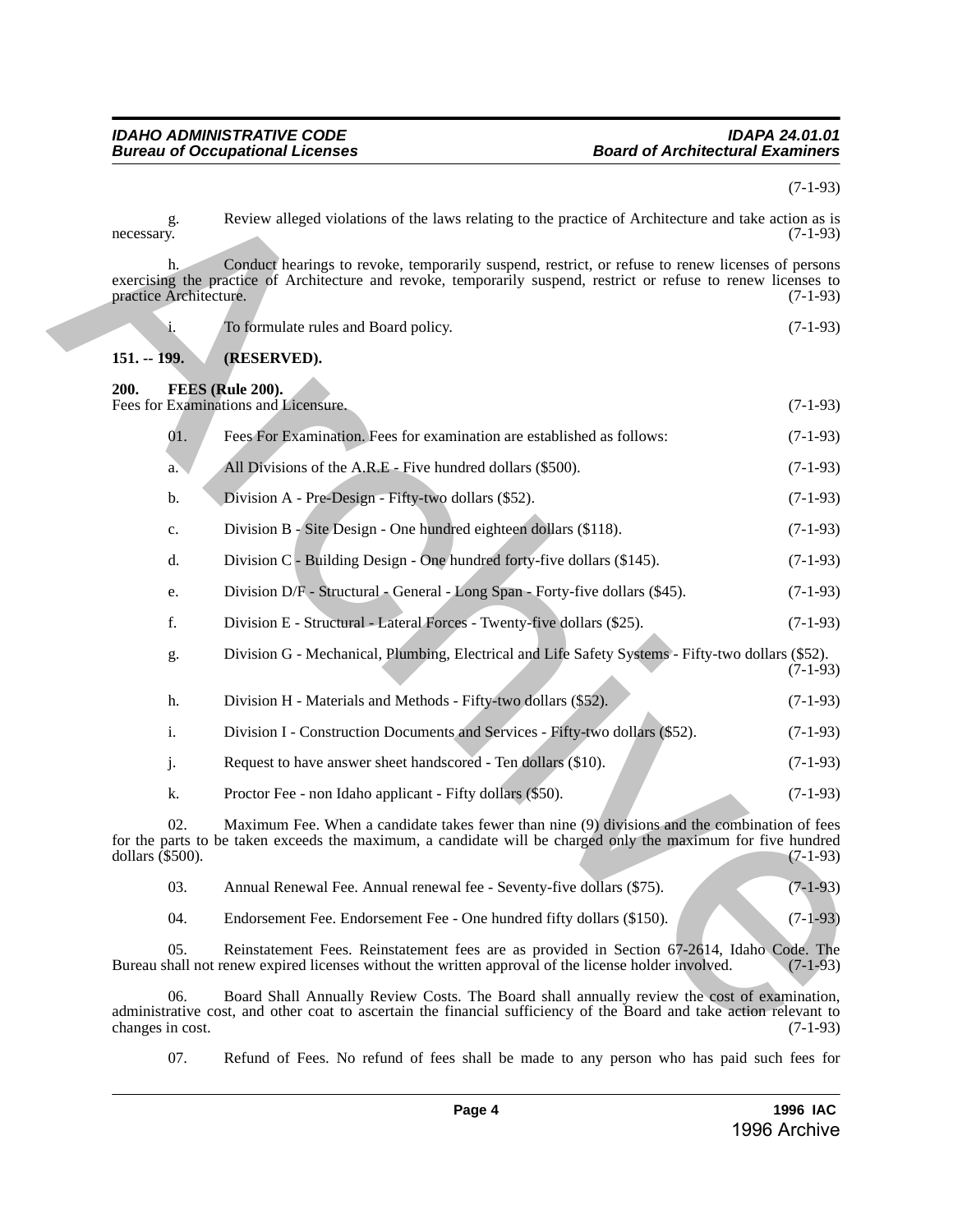examination, reexamination, licensure, or reinstatement of license. (7-1-93)

### **201. -- 299. (RESERVED).**

### <span id="page-4-0"></span>**300. APPLICATION (Rule 300).**

01. Licensure by Examination. (7-1-93)

a. Application for examination or reexamination shall be made on the uniform application form adopted by the Board and furnished to the applicant by the Executive Secretary of the Board. (7-1-93)

b. Applicants shall secure and furnish all information required by the uniform application form and lude the following: (7-1-93) shall include the following:

i. Certified transcript of all subjects and grades received for all college courses taken. (7-1-93)

ii. If graduated from a college or university, furnish certification of graduation and a certified<br>t of all work completed. (7-1-93) transcript of all work completed.

iii. Furnish statement or statements, of all actual architectural or other applicable experience signed by the person under whose supervision the work was performed, giving kind and type of work done, together with dates of employment. (7-1-93) of employment.

iv. A recent two inch by three inch (2" x 3") photograph taken within the previous year for identification purposes. (7-1-93)

v. In addition to the above required information, an applicant having credits or a degree or degrees from any college or university shall furnish the Board a certified statement from each above institution stating by what accrediting group, if any, such credits or degree or degrees are accredited. (7-1-93) what accrediting group, if any, such credits or degree or degrees are accredited.

c. Application shall not be presented to the Board or evaluated by the Board until all required information is furnished and the required fee is paid.

d. All properly completed applications for consideration or evaluation by the Board shall be received by the Executive Secretary at least forty-five (45) days prior to the first day of examination period at which time the applicant is to be examined.

02. Licensure by Reciprocity. (7-1-93)

a. General requirements. Application for license under reciprocal provisions with other states will be considered only from such other states, territories, or foreign countries having requirements and examinations equivalent to that required by the State of Idaho. Every application for reciprocal license shall be accompanied by a current blue cover dossier compiled by the National Council of Architectural Registration Boards certifying that the applicant has satisfactorily passed the standard N.C.A.R.B. examinations, or N.C.A.R.B. authorized equivalent and shall include letters, transcripts, and other documents substantiating all statements relative to education and experience made in said application as required by the Board. (7-1-93) experience made in said application as required by the Board. **examining the maintain Figure is consistential distance.** (7.1.93)<br> **APPLICATION (Relevants**), the maintain consistential distance of the main of the main of the main of the main of the main of the main of the main of th

b. Seismic knowledge requirements for reciprocity applicants. Each applicant for license under a reciprocal agreement to practice architecture in the state of Idaho shall submit evidence of his skill and knowledge in seismic design and such evidence shall be submitted and signed by the applicants acknowledged before a notary public, and shall contain one of the following statements: public, and shall contain one of the following statements:

i. "I have passed the examinations in Building Construction and Structural Design of the Western Conference of State Architectural Registration Boards in June 1963 or since and/or the National Council of Architectural Registration Boards in 1965 or since." (7-1-93) Architectural Registration Boards in 1965 or since."

ii. "I am registered in the State of \_\_\_\_\_\_\_\_ in 19 , where competence in seismic was a requirement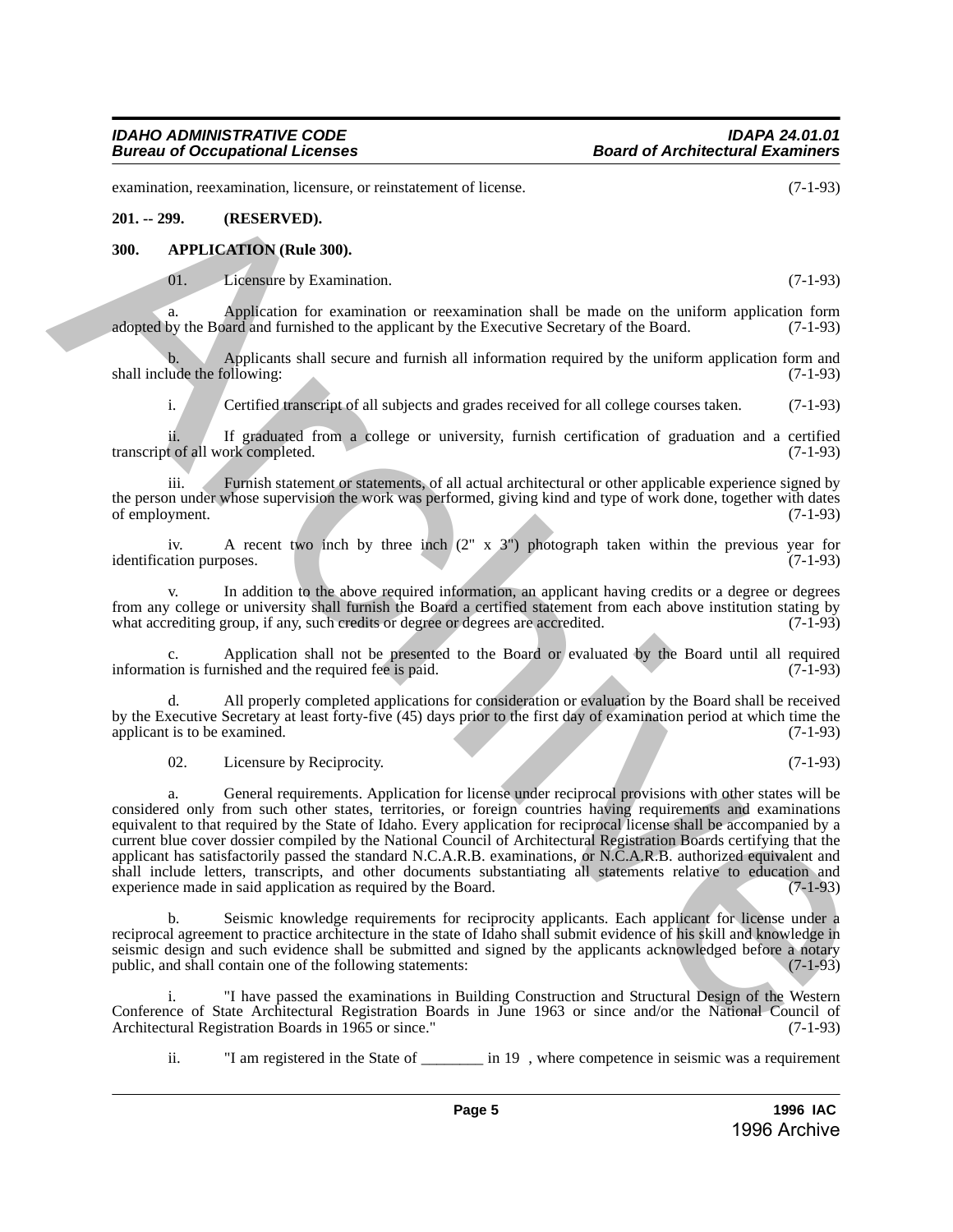### *IDAHO ADMINISTRATIVE CODE IDAPA 24.01.01 Bureau of Occupational Licenses*

# <span id="page-5-0"></span>**301. -- 349. (RESERVED).**

### <span id="page-5-1"></span>**350. REGISTRATION EXAMINATION (Rule 350).**

|                         | for registration since _____, 19 ."                                                                                                                                                                                                                                                                                                                                                                                                                                                                                                                                                                                                                                        | $(7-1-93)$ |
|-------------------------|----------------------------------------------------------------------------------------------------------------------------------------------------------------------------------------------------------------------------------------------------------------------------------------------------------------------------------------------------------------------------------------------------------------------------------------------------------------------------------------------------------------------------------------------------------------------------------------------------------------------------------------------------------------------------|------------|
| iii.                    | Certification of the successful completion of the seismic seminar approved by the National<br>Conference of Architectural Registration Boards.                                                                                                                                                                                                                                                                                                                                                                                                                                                                                                                             | $(7-1-93)$ |
|                         | All applicants shall attach to their statement a certification from the State architectural registration<br>agency of the cited state attesting the adequacy of the cited seismic examination.                                                                                                                                                                                                                                                                                                                                                                                                                                                                             | $(7-1-93)$ |
| 03.                     | Qualifications of Applicants. All applicants for the Architectural Registration Examination shall<br>possess the minimum qualifications required by the current National Council of Architectural Registration Boards<br>Circular of Information #1, Appendix "A" where such Circular of Information does not conflict with Idaho law. After<br>June 1, 1993, all applicants for the Architectural Registration Examination must have completed the Intern<br>Development Program (IDP) requirements.                                                                                                                                                                      | $(7-1-93)$ |
| $301. - 349.$           | (RESERVED).                                                                                                                                                                                                                                                                                                                                                                                                                                                                                                                                                                                                                                                                |            |
| 350.<br>thereto:<br>01. | <b>REGISTRATION EXAMINATION (Rule 350).</b><br>The Board, having found that the content and methodology of the Architectural Registration Examination (ARE)<br>prepared by National Council of Architectual Registration Board (NCARB) is the most practicable and effective<br>examination to test an applicant's qualifications for registration, adopts the ARE as the single, written and/or<br>electronic examination for registration of architects in this state, and further adopts the following rules with respect<br>When Taken. The Board will administer the Architectural Registration Examination, prepared by                                              | $(7-1-93)$ |
| scheduled by the NCARB. | the National Council of Architectural Registration Boards, to all applicants eligible, in accordance with the<br>requirements of the Board, by their training and education to be examined for registration on dates scheduled by the<br>NCARB. The Board shall administer repeat divisions of the A.R.E. to qualified candidates on such dates as are                                                                                                                                                                                                                                                                                                                     | $(7-1-93)$ |
| 02.                     | Content. The ARE comprises nine (9) divisions as follows:                                                                                                                                                                                                                                                                                                                                                                                                                                                                                                                                                                                                                  | $(7-1-93)$ |
| a.                      | Division A - Pre-Design.                                                                                                                                                                                                                                                                                                                                                                                                                                                                                                                                                                                                                                                   | $(7-1-93)$ |
| b.                      | Division B - Site Design.                                                                                                                                                                                                                                                                                                                                                                                                                                                                                                                                                                                                                                                  | $(7-1-93)$ |
| c.                      | Division C - Building Design.                                                                                                                                                                                                                                                                                                                                                                                                                                                                                                                                                                                                                                              | $(7-1-93)$ |
| d.                      | Division D - Structural - General.                                                                                                                                                                                                                                                                                                                                                                                                                                                                                                                                                                                                                                         | $(7-1-93)$ |
| e.                      | Division E - Structural - Lateral Forces.                                                                                                                                                                                                                                                                                                                                                                                                                                                                                                                                                                                                                                  | $(7-1-93)$ |
| f.                      | Division F - Structural - Long Span.                                                                                                                                                                                                                                                                                                                                                                                                                                                                                                                                                                                                                                       | $(7-1-93)$ |
| g.                      | Division G - Mechanical, Plumbing, Electrical and Life Safety Systems.                                                                                                                                                                                                                                                                                                                                                                                                                                                                                                                                                                                                     | $(7-1-93)$ |
| h.                      | Division H - Materials and Methods.                                                                                                                                                                                                                                                                                                                                                                                                                                                                                                                                                                                                                                        | $(7-1-93)$ |
| i.                      | Division I - Construction Documents and Services.                                                                                                                                                                                                                                                                                                                                                                                                                                                                                                                                                                                                                          | $(7-1-93)$ |
| 03.                     | Grading. The ARE shall be graded in accordance with the methods and procedures recommended<br>by the NCARB. To achieve a passing grade on the ARE, an applicant must receive a passing grade in each division.<br>Grades from the individual division may not be averaged. Applicants will have unlimited opportunities to retake<br>division which they fail. The Board shall accept passing grades of computer administered divisions of the ARE as<br>satisfying the requirements for said division(s) when such examinations are administered as prescribed by the<br>NCARB regardless of the date of the examination or location in which the examination took place. | $(7-1-93)$ |

04. Transfer Credits. Applicants who had passed portions of the previous registration examinations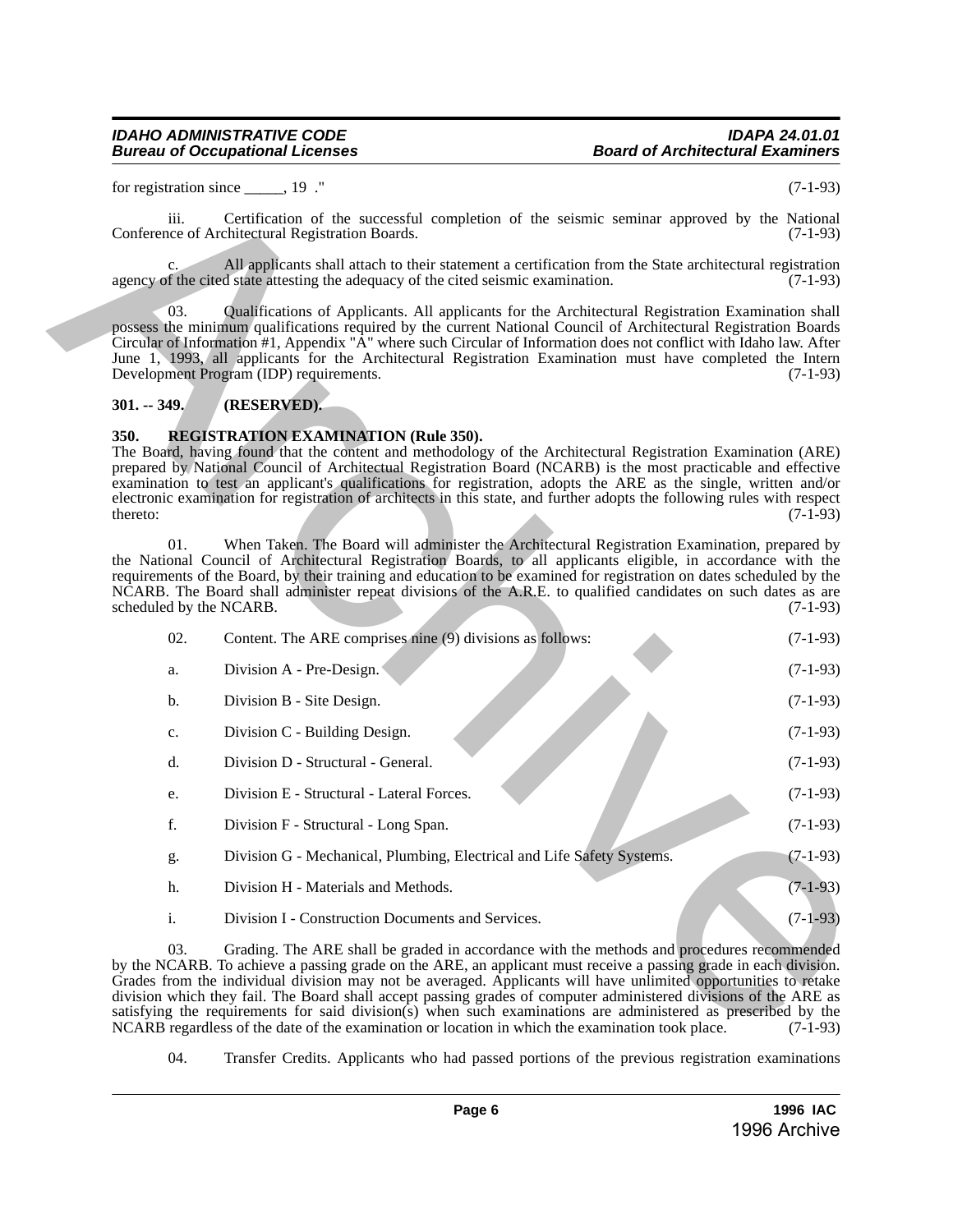|                |                                | (Professional Examination - Section A, Professional Examination - Section B, and Qualifying Test) will receive the<br>transfer credits set forth below and need only take those divisions of ARE for which no transfer credit has been<br>received. To be eligible for transfer credits for any portion of the Professional Examination - Section B, the applicant<br>must have passed three parts of that examination in one sitting, in or after December, 1980.<br>NOTE: Since the history and theory of architecture is incorporated into all divisions of the ARE, no credit will be<br>given for having passed the Qualifying Test - Section A, History. | $(7-1-93)$ |
|----------------|--------------------------------|----------------------------------------------------------------------------------------------------------------------------------------------------------------------------------------------------------------------------------------------------------------------------------------------------------------------------------------------------------------------------------------------------------------------------------------------------------------------------------------------------------------------------------------------------------------------------------------------------------------------------------------------------------------|------------|
|                | a.                             | For previous examinations passed credits go to the following ARE divisions:                                                                                                                                                                                                                                                                                                                                                                                                                                                                                                                                                                                    | $(7-1-93)$ |
|                | i,                             | Professional Examination - Section B, Parts I and II -- Division A.                                                                                                                                                                                                                                                                                                                                                                                                                                                                                                                                                                                            | $(7-1-93)$ |
|                | ü.                             | Professional Examination - Section A, (Design/Site) -- Divisions B and C.                                                                                                                                                                                                                                                                                                                                                                                                                                                                                                                                                                                      | $(7-1-93)$ |
|                | iii.                           | Professional Examination - Section B, Part III -- Divisions D, E, F, G, and H.                                                                                                                                                                                                                                                                                                                                                                                                                                                                                                                                                                                 | $(7-1-93)$ |
|                | iv.                            | Qualifying Test - Section B -- Divisions D, E and F.                                                                                                                                                                                                                                                                                                                                                                                                                                                                                                                                                                                                           | $(7-1-93)$ |
|                | V.                             | Qualifying Test - Section D -- Division G.                                                                                                                                                                                                                                                                                                                                                                                                                                                                                                                                                                                                                     | $(7-1-93)$ |
|                | vi.                            | Qualifying Test - Section C -- Division H.                                                                                                                                                                                                                                                                                                                                                                                                                                                                                                                                                                                                                     | $(7-1-93)$ |
|                | vii.                           | Professional Examination - Section B, Part IV -- Division I.                                                                                                                                                                                                                                                                                                                                                                                                                                                                                                                                                                                                   | $(7-1-93)$ |
|                | b.                             | Applicants without an accredited professional degree in architecture must, in all cases, pass<br>Divisions D, E, F, G and H of the ARE if they have not passed equivalent portions of the Qualifying Test: even<br>though the applicant may have passed the professional Examination - Section B, Part III.                                                                                                                                                                                                                                                                                                                                                    | $(7-1-93)$ |
|                | c.                             | Applicants without an accredited professional degree in architecture must in all cases, pass<br>Division A of the ARE if they have not passed Section A of the Qualifying Test: even though the applicant may have<br>passed the Professional Examination - Section B, Parts I and II.                                                                                                                                                                                                                                                                                                                                                                         | $(7-1-93)$ |
| 351.           |                                | MISCELLANEOUS REQUIREMENTS FOR EXAMINATION (Rule 351).                                                                                                                                                                                                                                                                                                                                                                                                                                                                                                                                                                                                         |            |
| required fees. | 01.                            | Administering Parts of the ARE. The Board may administer parts of the ARE to qualified<br>applicants who have passed parts of the ARE in other states or jurisdictions. Such parts of the examination not passed<br>will be administered upon approval of properly completed application and other required information and payment of                                                                                                                                                                                                                                                                                                                         | $(7-1-93)$ |
|                | 02.                            | Residency Requirements. To qualify for examination an applicant shall be a resident of Idaho,<br>however the Board may waive this requirement.                                                                                                                                                                                                                                                                                                                                                                                                                                                                                                                 | $(7-1-93)$ |
|                | 03.                            | Minutes to Reflect Board Action. The Minutes of the Board shall show the action taken by the<br>Board regarding applicant's examinations and regarding the issuance of license.                                                                                                                                                                                                                                                                                                                                                                                                                                                                                | $(7-1-93)$ |
|                | 04.                            | Personal Interviews. Personal interviews may be administered at the option of the Board. (7-1-93)                                                                                                                                                                                                                                                                                                                                                                                                                                                                                                                                                              |            |
|                | 05.                            | Locations of Examinations. Examinations shall be administered at the locations designated by the<br>Board prior to each examination period.                                                                                                                                                                                                                                                                                                                                                                                                                                                                                                                    | $(7-1-93)$ |
| $352. - 399.$  |                                | (RESERVED).                                                                                                                                                                                                                                                                                                                                                                                                                                                                                                                                                                                                                                                    |            |
| 400.           |                                | MISCELLANEOUS REQUIREMENTS (Rule 400).                                                                                                                                                                                                                                                                                                                                                                                                                                                                                                                                                                                                                         |            |
|                | 01.<br>or firm for any reason. | Practice of Architecture. Idaho Law prohibits the practice of architecture by any unlicensed person                                                                                                                                                                                                                                                                                                                                                                                                                                                                                                                                                            | $(7-1-93)$ |

# <span id="page-6-0"></span>**351. MISCELLANEOUS REQUIREMENTS FOR EXAMINATION (Rule 351).**

# <span id="page-6-1"></span>**352. -- 399. (RESERVED).**

# <span id="page-6-2"></span>**400. MISCELLANEOUS REQUIREMENTS (Rule 400).**

02. Corporations. Corporations organized to do general business in the state of Idaho may not practice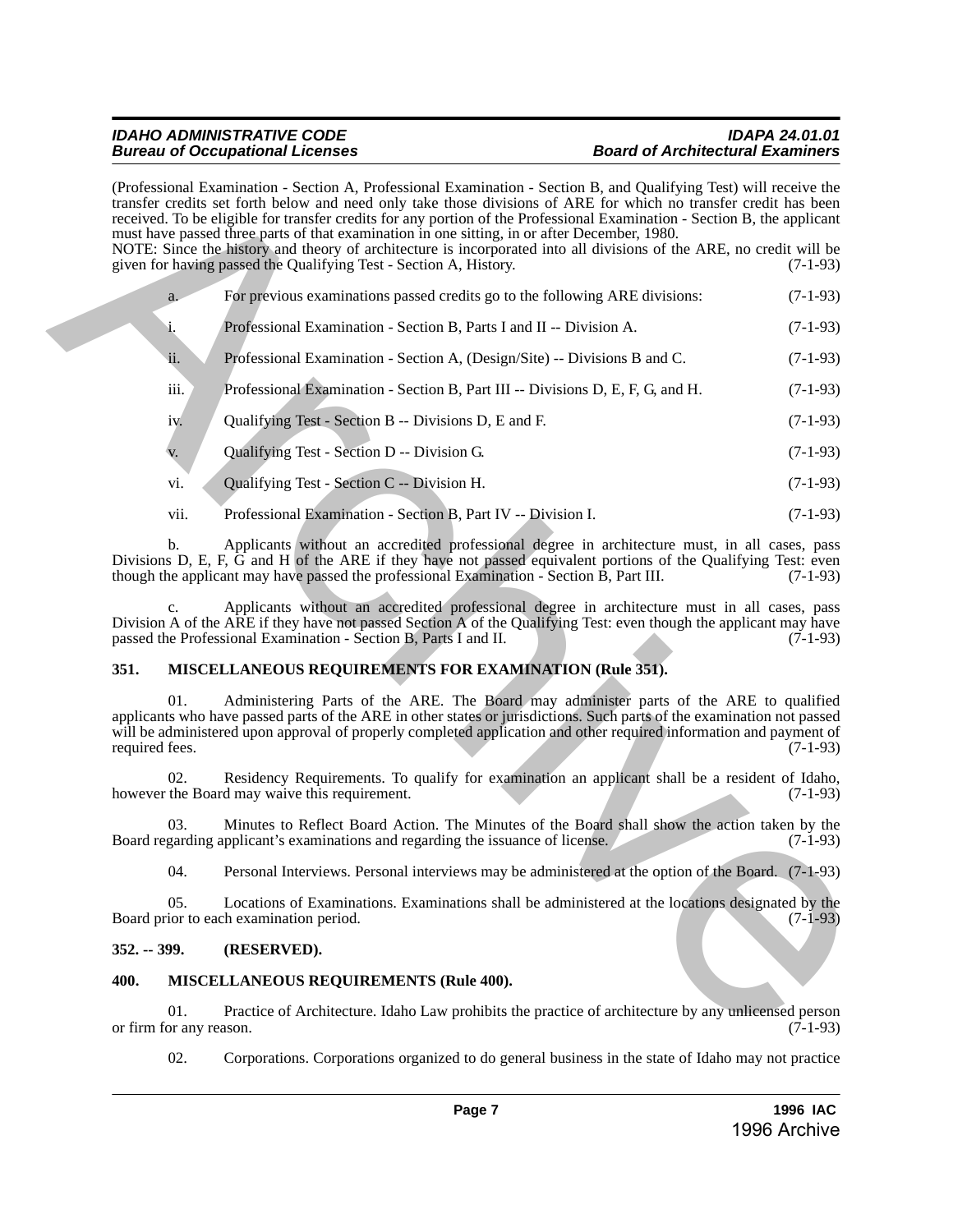### *IDAHO ADMINISTRATIVE CODE IDAPA 24.01.01 Bureau of Occupational Licenses*

architecture in the state of Idaho. (7-1-93)

03. Firm names. Firm names incorporating the use of names of unlicensed individuals are considered in violation of Section 54-310, Idaho Code. (7-1-93)

# <span id="page-7-0"></span>**401. -- 449. (RESERVED).**

# <span id="page-7-1"></span>**500. AFFILIATION (Rule 500).**

Board is an Active Member of the Western Conference of the Architectural Registration Boards. This Board by approved resolution and payment of the proper fees by the proper authority is an active member of the Western Conference of the Architectural Registration Boards. The Board shall designate one or more delegates from the Board to attend the annual meeting of the Western Conference and approve payment of the expenses of the delegate or delegates by the state of Idaho in accordance with the law. (7-1-93) delegate or delegates by the state of Idaho in accordance with the law.

02. Board is a Member of the National Council of Architectural Registration Boards. This Board by approved resolution and payment of any proper fees by the proper authority is a member of the National Council of Architectural Registration Boards. The Board shall designate one or more delegates from the Board to the annual meeting of the National Council and approve payment of expenses of the delegate or delegates by the state of Idaho in accordance with the law. (7-1-93)

# **501. -- 549. (RESERVED).**

### <span id="page-7-2"></span>**550. INTERPRETATIONS (Rule 550).**

The following interpretation of Laws relating to Architecture in Idaho Code are hereby made by the Board. (7-1-93)

01. Reference to Building. Under Section 54-309, reference to any building wherein the safeguarding of life, health, and property is concerned means any building which public or private sector of population may use or any building into which the public or private sector of the population is invited either as spectators, visitor, student, guest, or employee, or any building where the private or public sector of the population conducts business. (7-1-93)

02. Administration of Construction Contracts. Under Section 54-309, paragraph 1-c, "Practice of Architecture," Section 54-305, paragraph 1-f, Grounds for Discipline, the words "Administration of Construction Contracts," in accordance with current knowledge and usage in the profession means "Administration of the Contract" as defined in the current edition of the General Conditions of the Contract for Construction (AIA Document A201) as published by the American Institute of Architects. (7-1-93) archive can be seen that the case of the second interesting the two distinctions of the case of the second interesting (7-1.95)<br>
49. (3). Firm same, Firm name, Firm name incorporating the two distinctions of the local cas

03. Professional Standards. Under Section 54-305, an architect shall be completely objective and truthful in all professional reports, statements, or testimony and shall include therein all relevant and pertinent information known to him.

# <span id="page-7-3"></span>**551. -- 599. (RESERVED).**

# <span id="page-7-4"></span>**600. LEGAL ADVICE (Rule 600).**

All legal advice shall be furnished the Board by the Office of the Attorney General of the State of Idaho or such legal advice may be furnished by private legal counsel with the approval of the Board. (7-1-93) advice may be furnished by private legal counsel with the approval of the Board.

# <span id="page-7-5"></span>**601. -- 649. (RESERVED).**

### <span id="page-7-6"></span>**650. AMENDMENTS (Rule 650).**

The Board may propose to amend these Rules at any meeting of the Board by a favorable vote of thee members present, providing a copy of the proposed amendment shall have been mailed to each member of the Board at least fifteen  $(15)$  days prior to the meeting at which the amendment is to be considered and that such amendment is made in accordance with the requirements of the law. (7-1-93)